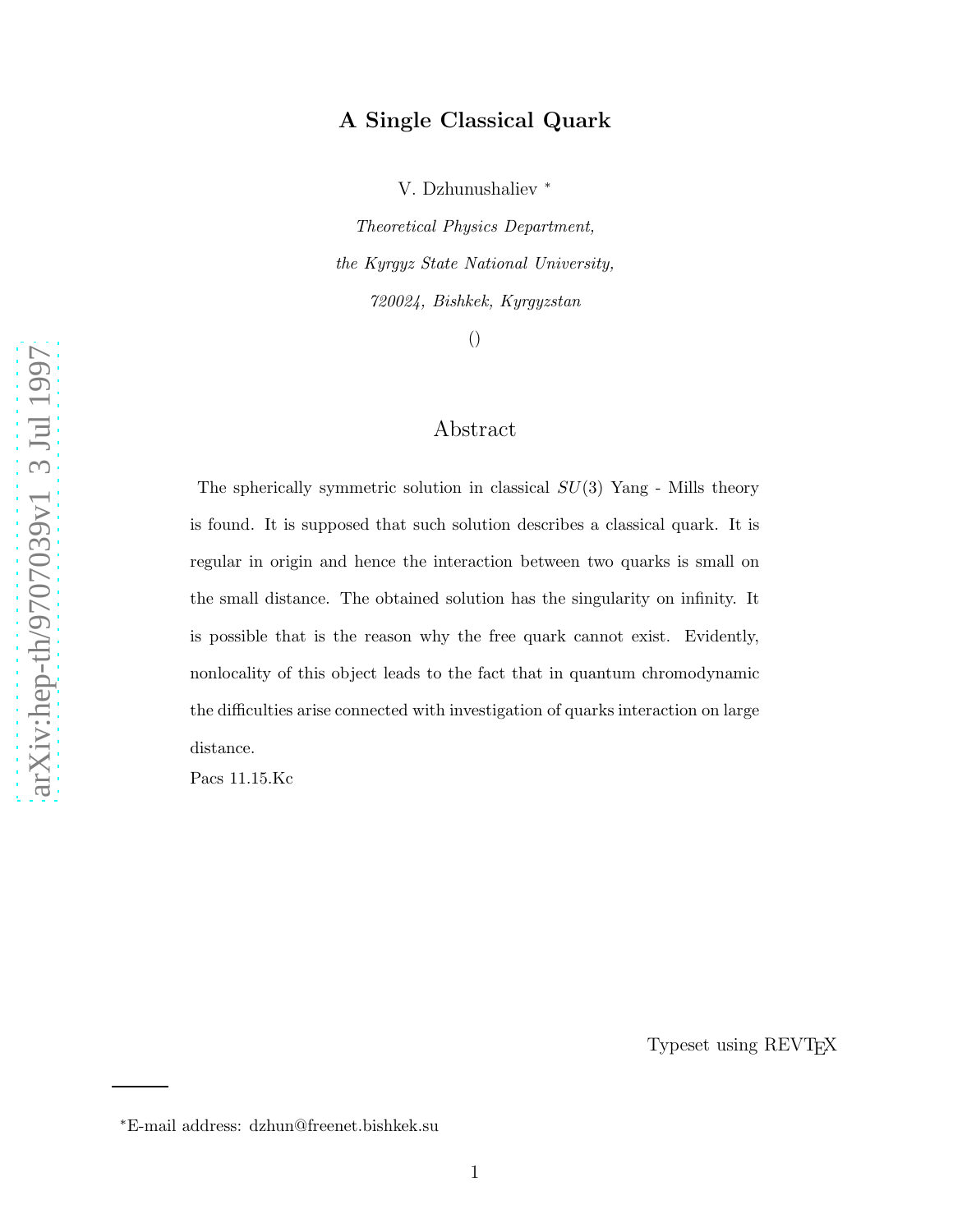#### I. INTRODUCTION

<span id="page-1-0"></span>The some properties of the classical electron have the significant meaning in quantum electrodynamic. For example, an electron is the point source of electrical field, and this make possible to interpret a propagator as propagation function of point electron from initial point to endpoint. Thus, the classical properties of elementary particles have the important sense in quantum field theory.

In this work we obtain the spherically symmetric solution of the classical  $SU(3)$  Yang -MIlls equations. This solution we name as a "quark" (the quotes signs that some degrees of freedom are omit). This solution is regular in origin and this can means that in quantum chromodynamic the quarks weakly interact on small distance. On the other hand this solution has singularity on infinity, it is possible that this property means that a solitary quark cannot exists.

The spherically symmetric solutions for  $SU(2)$  classical Yang - Mills theory had been investigated in Ref's[[1](#page-5-0)]. In these papers was shown that these solutions have singularities in origin and in some distance from origin.

#### II. THE INITIAL EQUATIONS

Theansatz for the  $SU(3)$  gauge field we take as in [[2](#page-5-0)]:

$$
A^{a} = \frac{2\varphi(r)}{Ir^{2}} \left(\lambda^{2}x - \lambda^{5}y + \lambda^{7}z\right) + \frac{1}{2}\lambda^{a}\left(\lambda_{ij}^{a} + \lambda_{ji}^{a}\right) \frac{x^{i}x^{j}}{r^{2}}w(r),
$$
\n(1a)

$$
A_i^a = \left(\lambda_{ij}^a - \lambda_{ji}^a\right) \frac{x^j}{Ir^2} \left(f(r) - 1\right) + \lambda_{jk}^a \left(\epsilon_{ilj} x^k + \epsilon_{ilk} x^j\right) \frac{x^l}{r^3} v(r),\tag{1b}
$$

here  $\lambda^a$  are the Gell - Mann matrixes;  $a = 1, 2, ..., 8$  is color index; Latin indexes  $i, j, k, l = 1, 2, 3$  are the space indexes;  $I^2 = -1; r, \theta, \varphi$  are the spherically coordinate system. Substituting Eq's (1) in the Yang - Mills equations:

$$
\frac{1}{\sqrt{-g}}\partial_{\mu}\left(\sqrt{-g}F^{a\mu}{}_{\nu}\right) + f^{abc}F^{b\mu}{}_{\nu}A^{c}_{\mu} = 0, \tag{2}
$$

we receive the following  $SU(3)$  equations system for  $f(r)$ ,  $v(r)$ ,  $w(r)$  and  $\varphi(r)$  functions: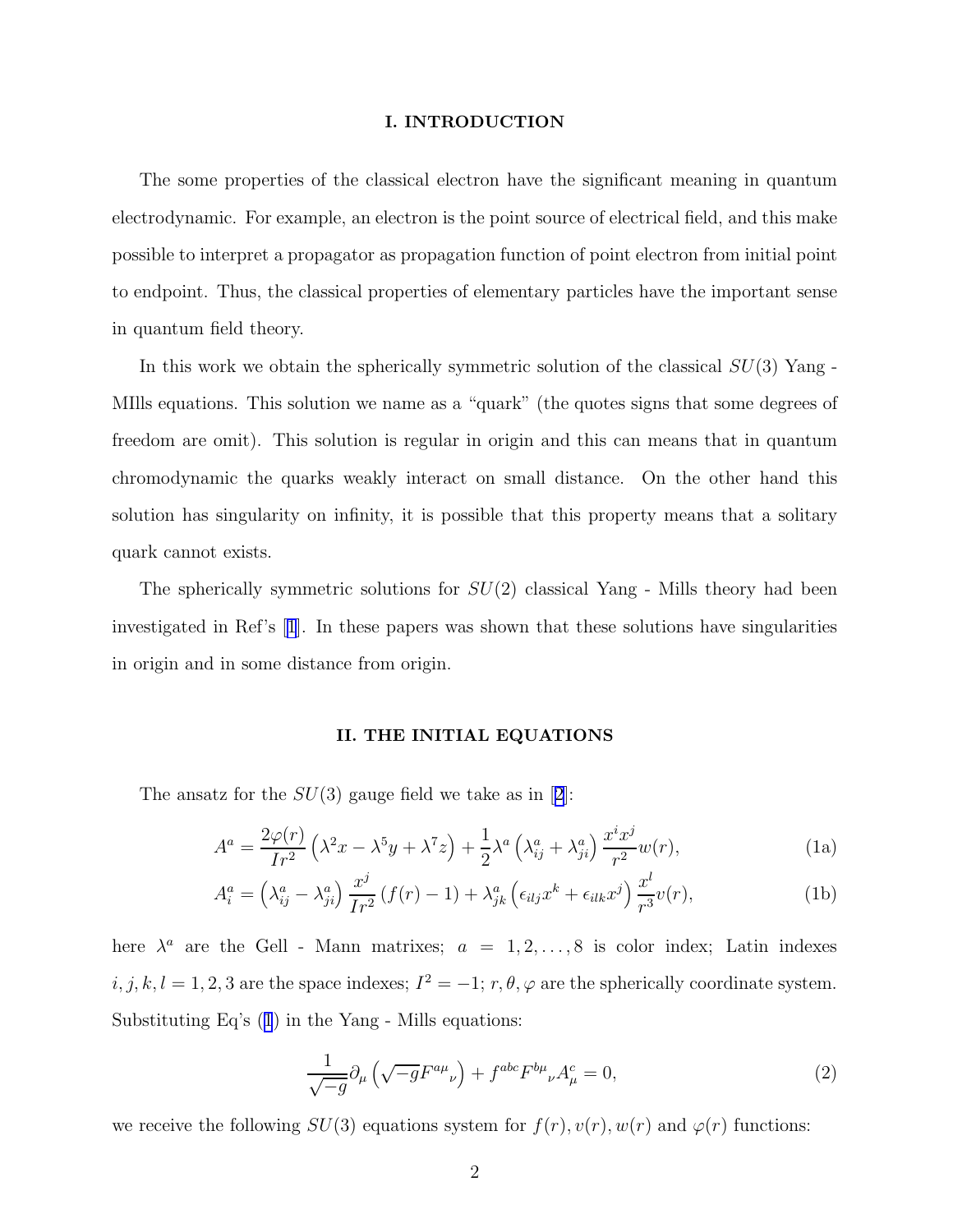<span id="page-2-0"></span>
$$
r^{2} f'' = f^{3} - f + 7 f v^{2} + 2 v w \varphi - f \left( w^{2} + \varphi^{2} \right),
$$
 (3a)

$$
r^{2}v'' = v^{3} - v + 7vf^{2} + 2fw\varphi - v\left(w^{2} + \varphi^{2}\right),
$$
\n(3b)

$$
r^2w'' = 6w\left(f^2 + v^2\right) - 12f v\varphi,\tag{3c}
$$

$$
r^2 \varphi'' = 2\varphi \left(f^2 + v^2\right) - 4fvw. \tag{3d}
$$

This set of equations is very difficult even for numerical investigations. We will investigate a more simpler case when only two functions are nonzero. It is easy to see that there can be only three cases. The first case is well-known monopole case by  $(f, w = 0)$  or  $(v, w = 0)$ . Here we will investigate only  $v, w \neq 0$  case.

#### III. THE QUARK SOLUTION

Here we examine  $f = \varphi = 0$  case. The case  $v = \varphi = 0$  is analogous. Now the input equations have the following form:

$$
r^2v'' = v^3 - v - vw^2,
$$
\t(4a)

$$
r^2 w'' = 6wv^2. \tag{4b}
$$

We seek the regular solution near  $r = 0$  point. The Eq's (4) demand that v and w functions have the following view at origin  $r = 0$ :

$$
v = 1 + v_2 \frac{r^2}{2!} + \dots,
$$
 (5a)

$$
w = w_3 \frac{r^3}{3!} + \dots
$$
 (5b)

The numerical integration of Eq's (4) is displayed on Fig.1,2. The asymptotical behaviour of received solution  $(r \to \infty)$  is as follows:

$$
v \approx a \sin \left( x^{1+\alpha} + \phi_0 \right),\tag{6a}
$$

$$
w \approx \pm \left[ (1+\alpha)x^{1+\alpha} + \frac{\alpha}{4} \frac{\cos\left(2x^{1+\alpha} + 2\phi_0\right)}{x^{1+\alpha}} \right],\tag{6b}
$$

$$
3a^2 = \alpha(\alpha + 1). \tag{6c}
$$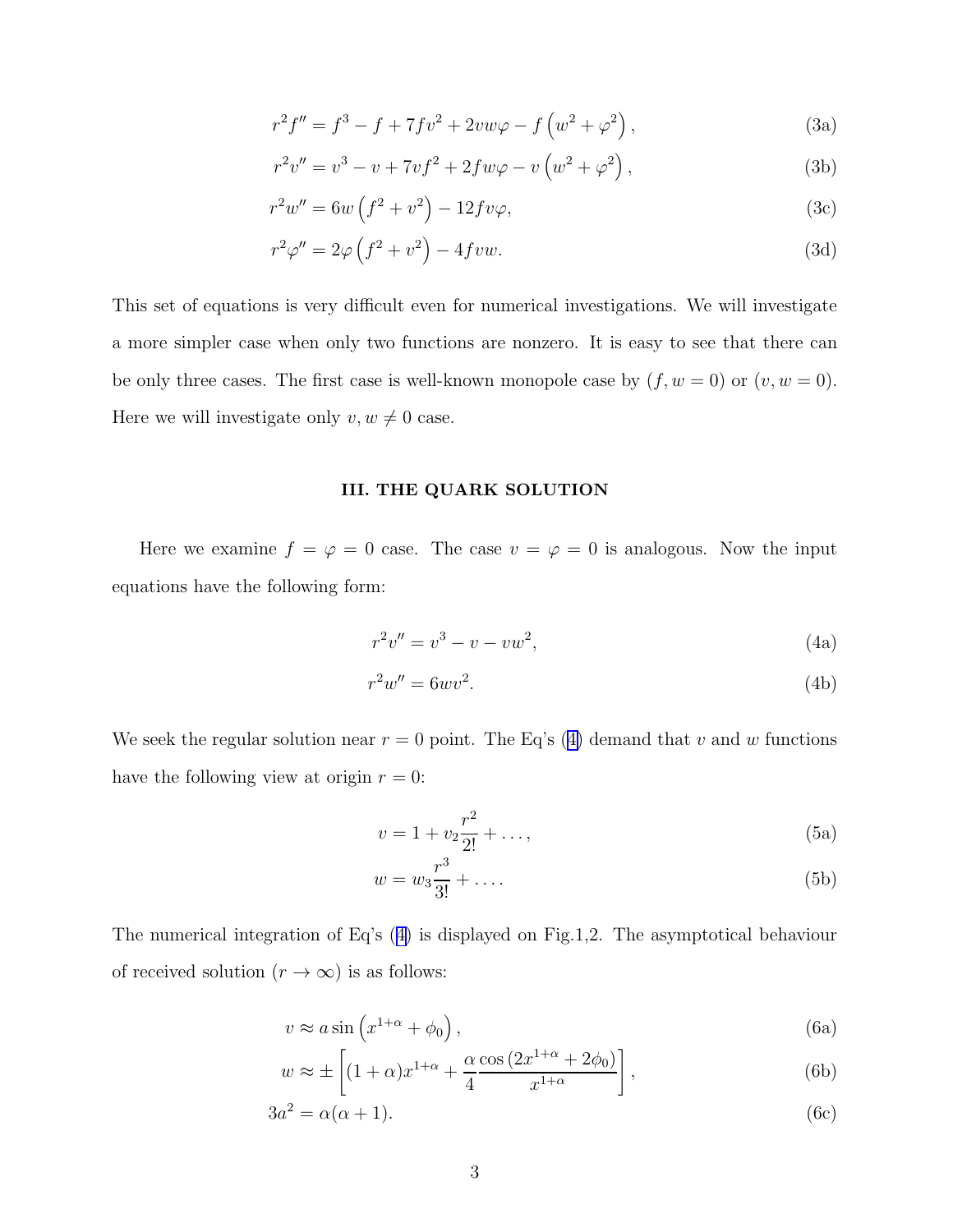here  $x = r/r_0$  is dimensionless radius;  $r_0, \phi_0$  are some constants. For our potential  $A^a_\mu$  we have the following nonzero color "magnetic" and "electric" fields:

$$
H_{\varphi}^{a} \propto v',\tag{7a}
$$

$$
H^a_{\theta} \propto v',\tag{7b}
$$

$$
E_r^a \propto \frac{rw' - w}{r^2},\tag{7c}
$$

$$
E^a_\varphi \propto \frac{vw}{r},\tag{7d}
$$

$$
E^a_\theta \propto \frac{vw}{r},\tag{7e}
$$

$$
H_r^a \propto \frac{v^2 - 1}{r^2},\tag{7f}
$$

here for Eq's (7a), (7b) and (7c) the color index  $a = 1, 3, 4, 6, 8$  and for Eq's (7d), (7e) and (7f)  $a = 2, 5, 7$ . Analyzing the asymptotical behaviour of the  $H^a_{\varphi}, H^a_{\theta}, H^a_r$  and  $E^a_{\varphi}, E^a_{\theta}$ fields we see that they are the strongly oscillating fields. It is interesting that the radial components of the "magnetic" and "electric" fields drop to zero variously at infinity:

$$
H_r^a \approx \frac{1}{r^2},\tag{8a}
$$

$$
E_r^a \approx \frac{1}{r^{1-\alpha}}.\tag{8b}
$$

Among all the([7](#page-2-0)) fields only the radial components of "electric" fields are nonoscillating. From Eq's [\(6\)](#page-2-0) we see that our solution has the oscillating part([6a\)](#page-2-0) and confining potential ([6b\)](#page-2-0). It is necessary to mark that obtained solution is solution with arbitrary initial condition, whereas the monopole solution is a special case of the initial condition. The expression for an energy density has the following view:

$$
\epsilon \propto 4\frac{v'^2}{r^2} + \frac{2}{3} \left(\frac{w'}{r} - \frac{w}{r^2}\right)^2 + 4\frac{v^2 w^2}{r^4} + \frac{2}{r^2} \left(v^2 - 1\right)^2. \tag{9}
$$

This function is displayed on the Fig.3.

We note the asymptotical form of the energy density followed from  $(7)$  $(7)$  condition:

$$
\epsilon \approx \frac{2}{3} \frac{\alpha (1+\alpha)^2 (3\alpha+2)}{x^{2-2\alpha}}.
$$
\n(10)

In the first approximation  $\epsilon$  is nonoscillating on the infinity. The asymptotical form of  $\epsilon$ leads to that the energy of such solution is infinity.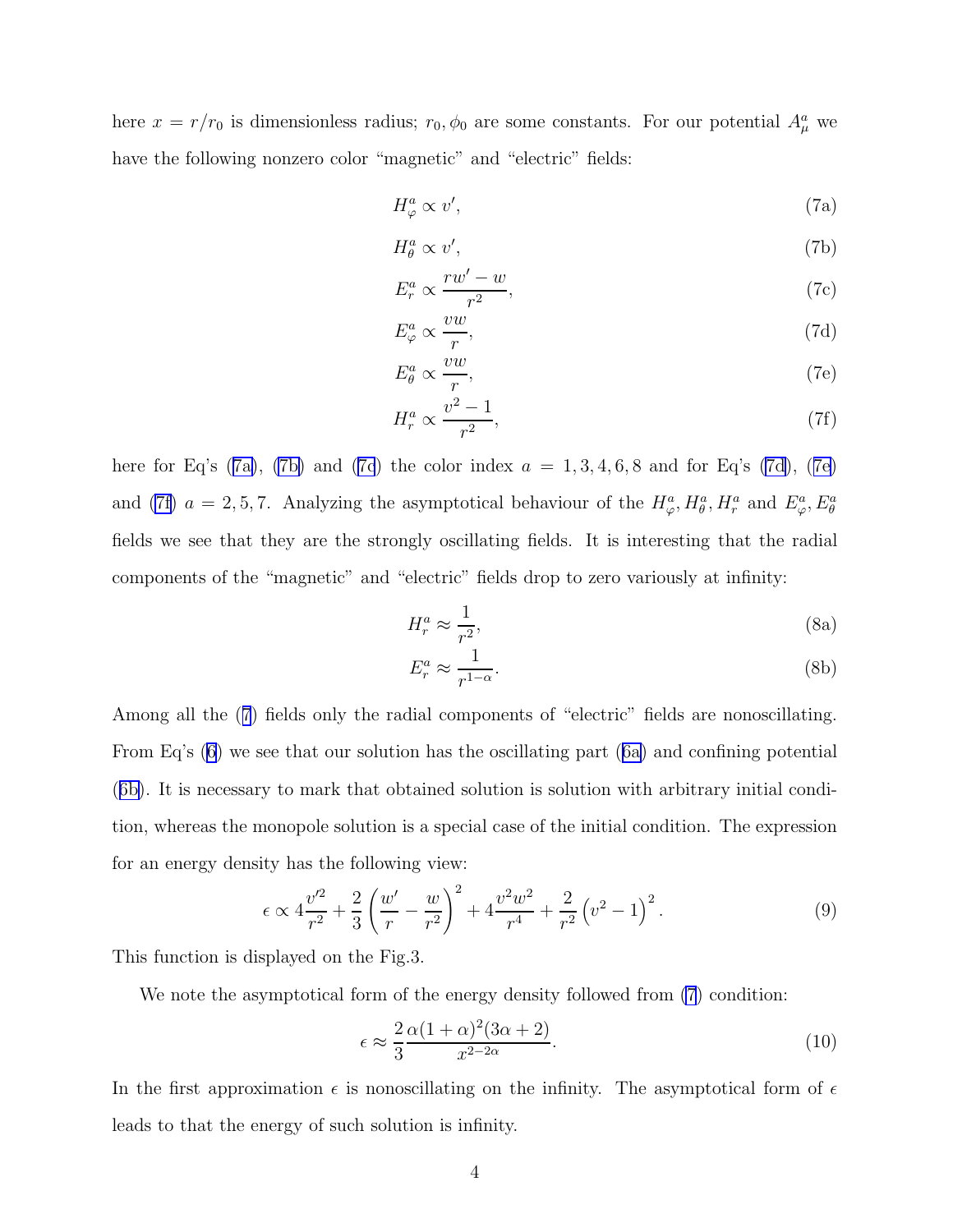#### IV. DISCUSSION

What is the physical meaning of this solution? It is possible that it is analogous to the Coulomb potential in electrostatics. But an electron can exist in empty space while a quark is not observable in a free state. Therefore, the obtained solution can describe the classical color charge - "quark". The quotation marks indicate that we examine the simplified Eq's [\(4\)](#page-2-0) instead of complete Eq's([3](#page-1-0)). We see that classical electron and "quark" have the fundamental difference among themselves. The electron has a singularity at origin by  $r = 0$ , but the "quark" at infinity by  $r = \infty$ . It should be also noted that this solution has the asymptotical freedom property since at origin  $r = 0$  the gauge potential  $A^a_\mu \to const.$ 

Thus, we suppose that the received here solution have the physical significance: the static spherically symmetric solution of  $SU(3)$  Yang - Mills equations describes a classical single "quark".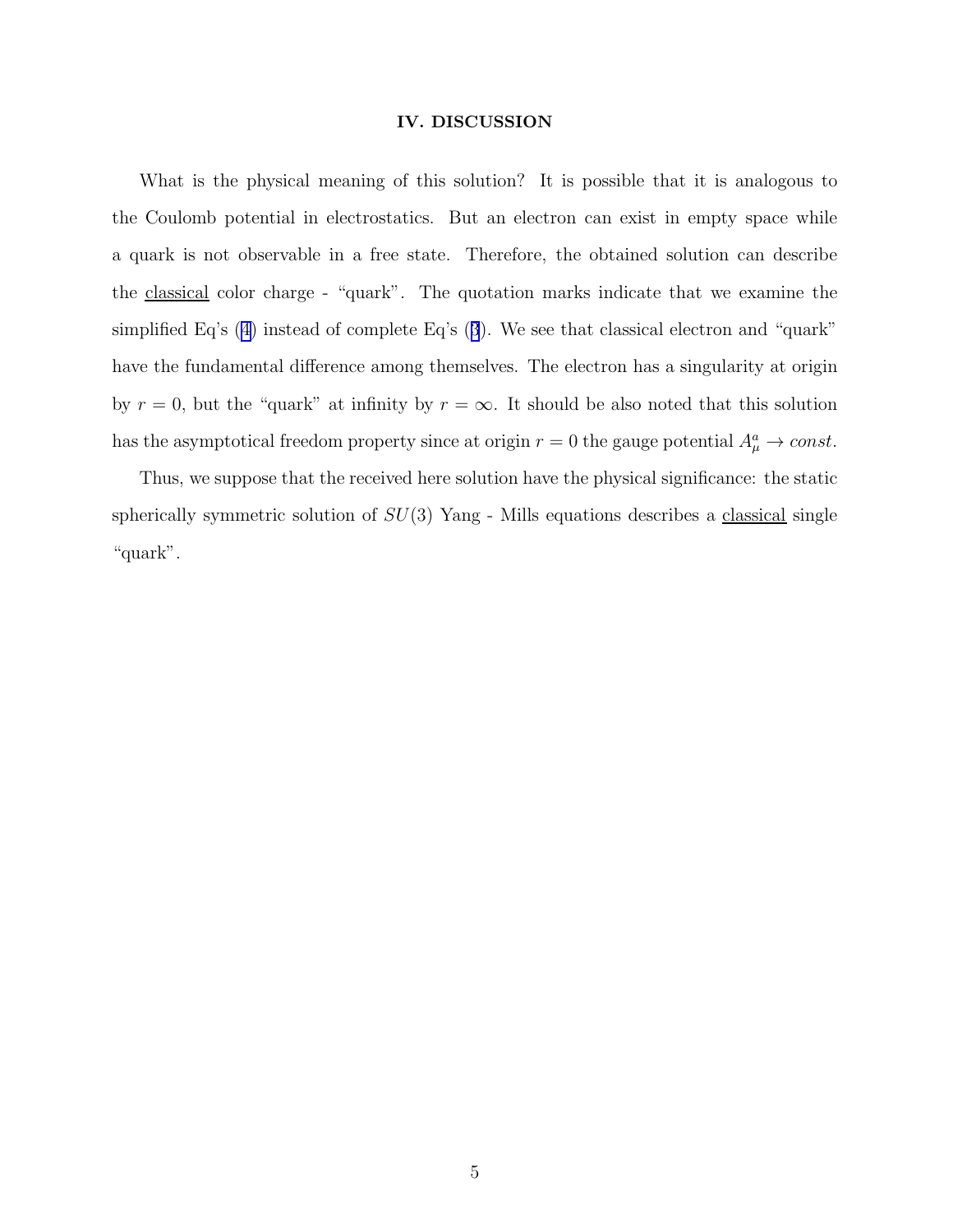# REFERENCES

- <span id="page-5-0"></span>[1] J.H. Swank, L.J.Swank and T. Dereli, Phys. Rev. D12, 1096(1975); F. Lunev, Phys. Lett., B311, 273(1993); D.Singleton, Phys.Rev, D51, 5911(1995).
- [2] D.V. Gal'tsov and M.S. Volkov, Phys. Lett, **B274**, 173(199).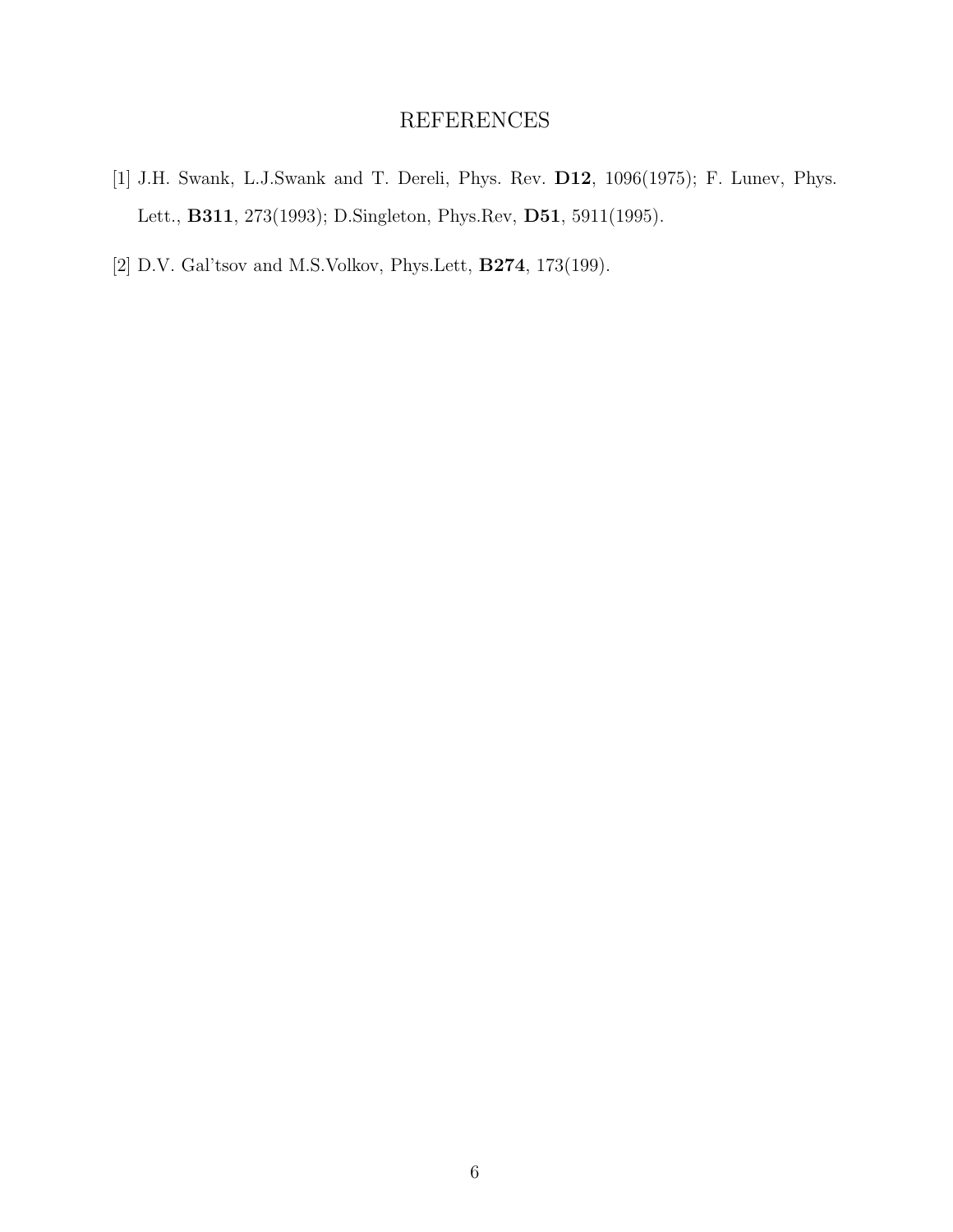## List of figure captions

Fig.1. Oscillating potential  $v(r)$  Fig.2. Potential  $w(r)$ . Fig.3. Energy density  $\epsilon(r)$ .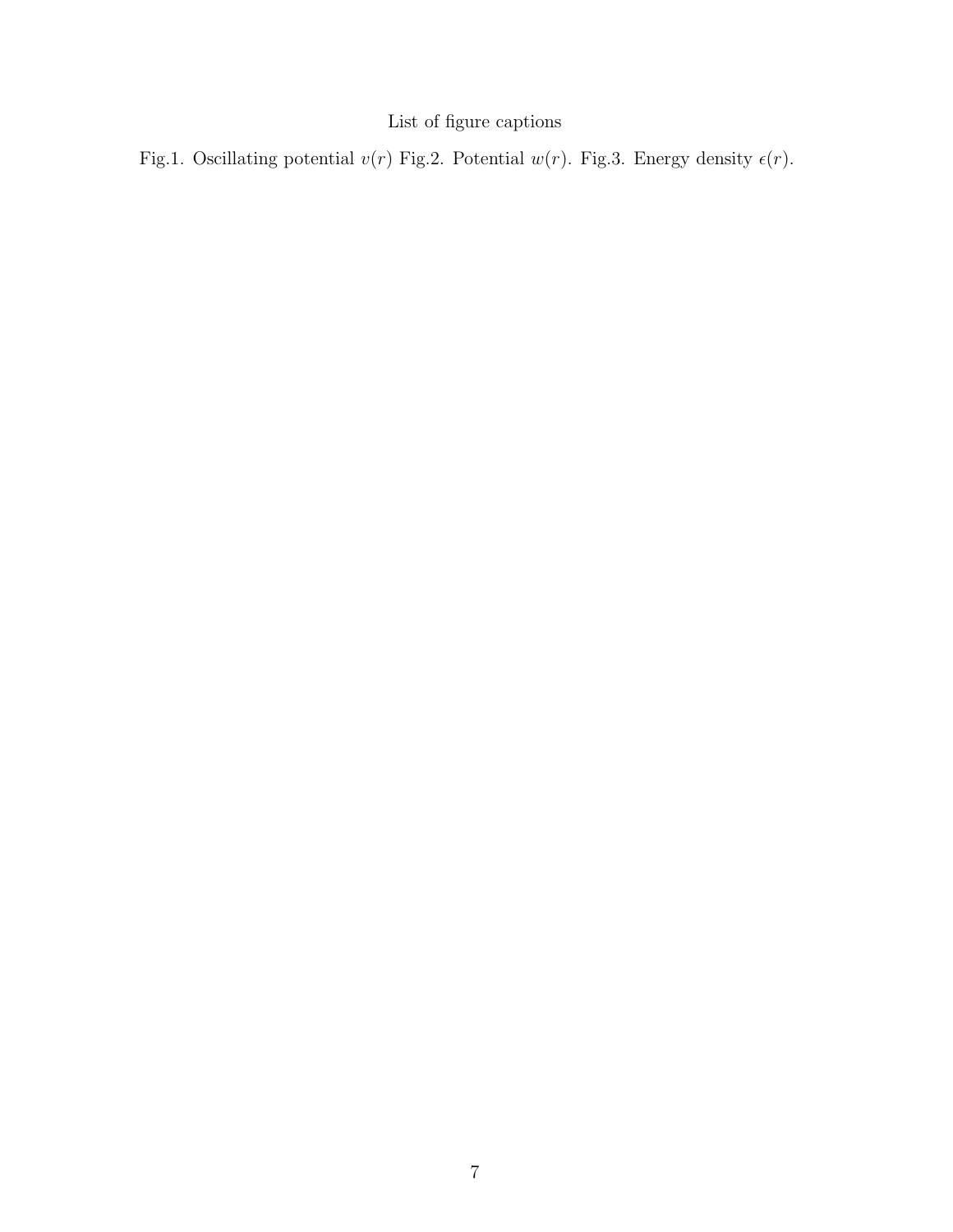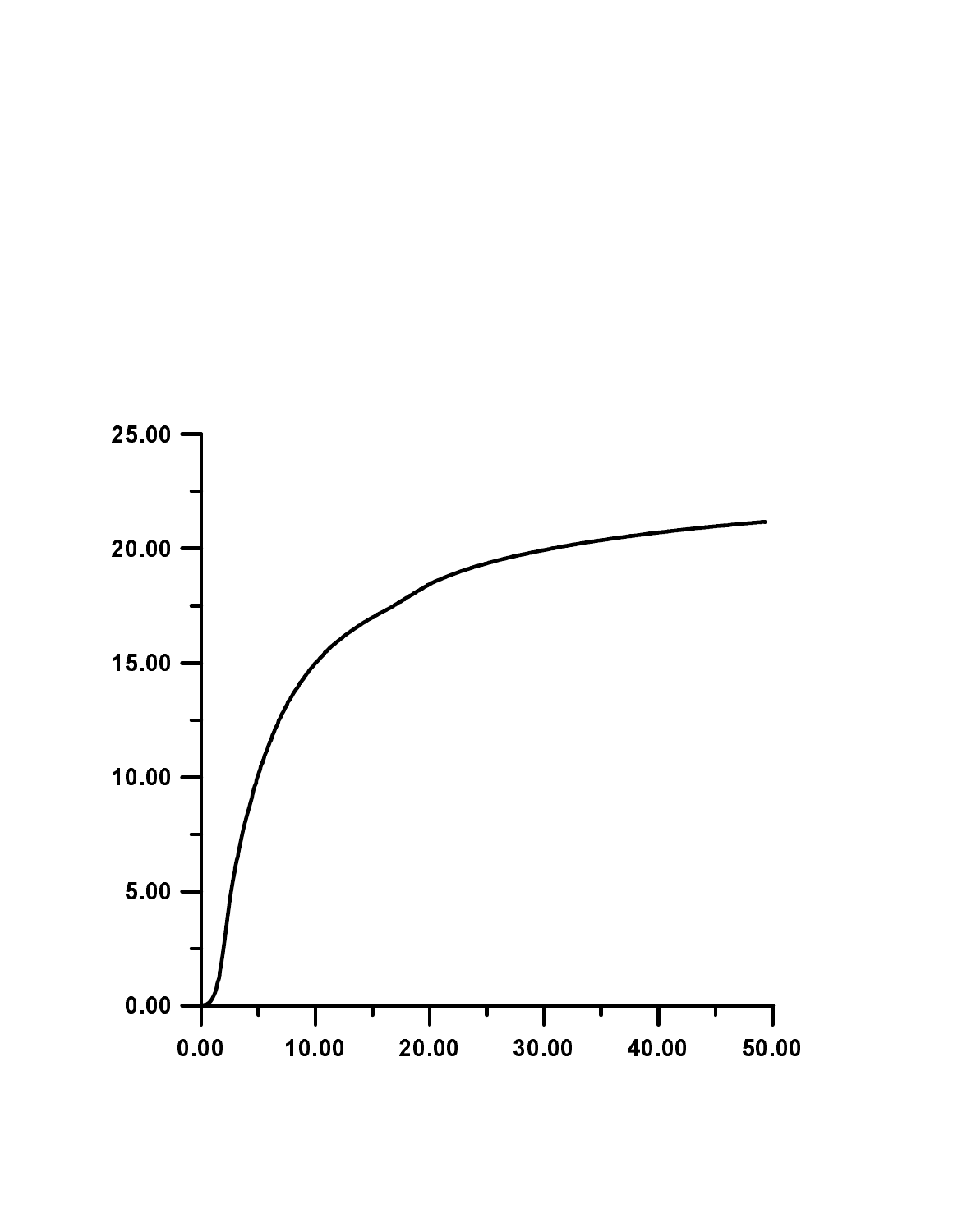